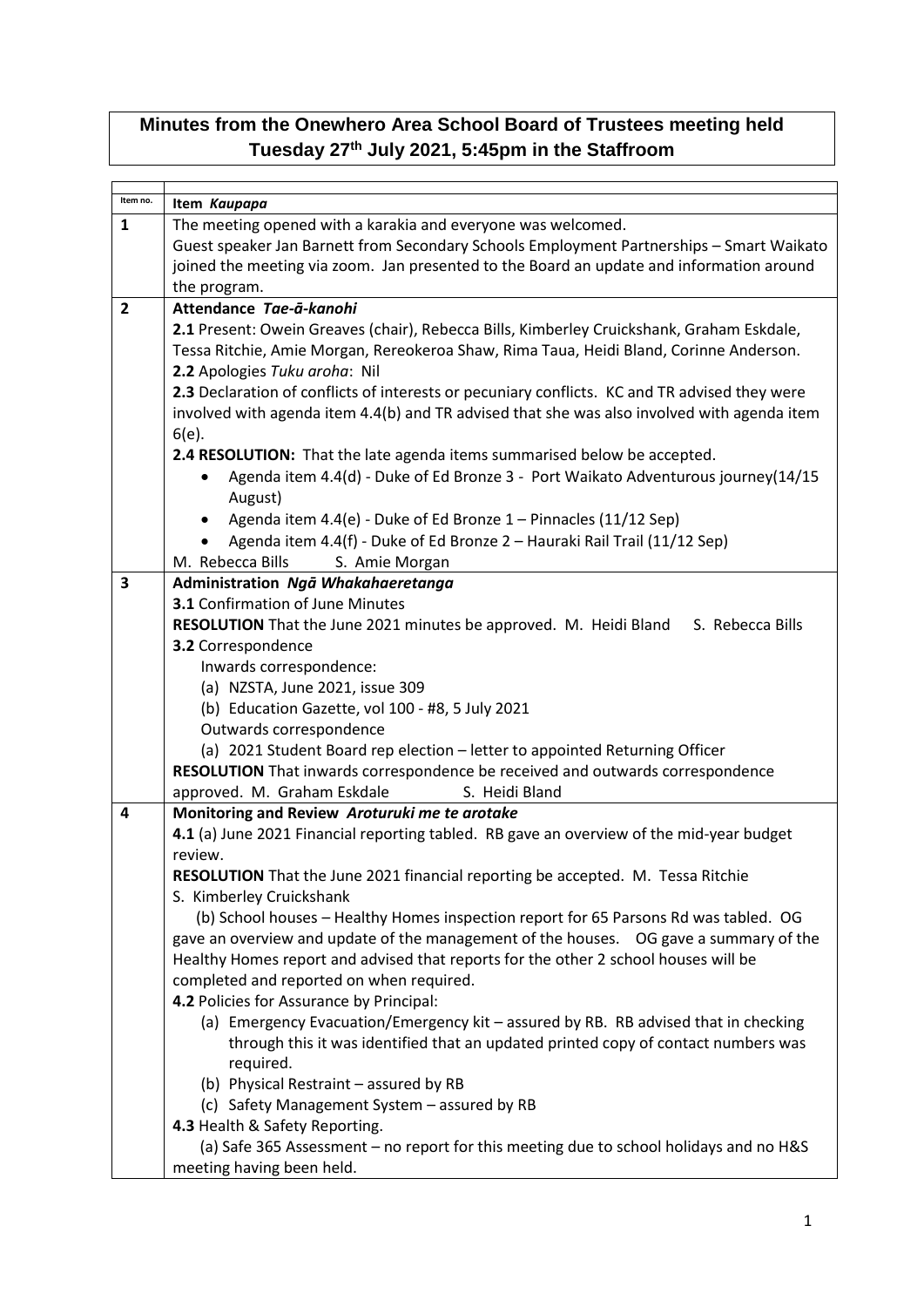|   | (b) Sick Bay & Injury Report for June 2021 was tabled. There was a discussion around rules           |
|---|------------------------------------------------------------------------------------------------------|
|   | for PPE use for students observing in certain classroom scenario. HB gave an overview around         |
|   | her pre term 3 walk around of school grounds.                                                        |
|   | RESOLUTION That the Sick Bay and Injury report be received. M. Heidi Bland<br>S. Graham              |
|   | Eskdale                                                                                              |
|   | 4.4 Overnight & potentially hazardous activities / trip proposals for Board approval:                |
|   | (a) L3 OEL (Outdoor Ed Class) tramping to Pinnacles (12/13 August).                                  |
|   | (b) L3 Geo/Tourism trip to Rotorua (19/20 August).                                                   |
|   | (c) Kapa Haka Waanangas (7/8 August and 28/29 August).                                               |
|   | (d) Duke of Ed Bronze 3 - Port Waikato Adventurous journey(14/15 August)                             |
|   | (e) Duke of Ed Bronze 1 - Pinnacles (11/12 Sep)                                                      |
|   | (f) Duke of Ed Bronze 2 - Hauraki Rail Trail (11/12 Sep)                                             |
|   | HB gave an overview of the trips she had reviewed. Advising that any clarification had been          |
|   | sought during the review process. HB advised that she endorsed the 6 trips listed. There was         |
|   | a discussion around the amount of trips the school has and how an oversight plan of trips            |
|   | moving forward could work.                                                                           |
|   | RESOLUTION That the above overnight trips be approved.                                               |
|   | M. Corinne Anderson<br>S. Rebecca Bills                                                              |
|   | 4.5 Action list reporting from June meeting tabled as read. Commentary on 2 items was                |
|   | given:                                                                                               |
|   | (a) RB advised that the 7% of school ownership of the prefabs that the school is required            |
|   | to pay upkeep for is the student common room.                                                        |
|   | (b) RB gave an update around the memorandum of understanding with the new ECE                        |
|   | provider.                                                                                            |
|   | 4.6 General:                                                                                         |
|   | (a) RB advised that the Community letter regarding ERO had been emailed out to parents<br>via kamar. |
|   | (b) OG talked through the process and plan for the parent rep casual vacancy, the term               |
|   | for this position ends: Nov 2023.                                                                    |
|   | (c) Whaanau co-opted members - OG advised that the terms on the Board for RT and RS                  |
|   | were due to end in August 2021, RT and RS were asked what their intentions were.                     |
|   | There was a discussion around having a collaborative and transparent process in                      |
|   | terms of co-opting to the roles. There was a discussion around succession planning                   |
|   | and working with any new reps in the future to ensure all of the momentum                            |
|   | continued. Next steps were determined.                                                               |
|   | OG thanked RT and RS for their input in to the recent Matariki event.                                |
|   | (d) AM talked through the plan for promoting the Out of Zone ballot and the components               |
|   | of this were discussed.                                                                              |
| 5 | Strategic decisions Whakatau rautaki                                                                 |
|   | Protected Disclosure - no changes were identified.<br>a)                                             |
|   | Behaviour Management - it was advised that the Behaviour Management plan<br>b)                       |
|   | currently sitting within this policy needed to be changed out to the new version. No                 |
|   | other changes identified.                                                                            |
|   | Mobile phone policy – suggested amendments were discussed and agreed to. These<br>C)                 |
|   | related to phone use before school, use of phones if appropriate permission granted                  |
|   | by the teacher for learning purposes and wording around confiscating the phone to be                 |
|   | updated.                                                                                             |
| 6 | Strategic discussions Ngā kōrerorero rautaki                                                         |
|   | (a) Principal's report - RB advised that she had made amendments to the annual plan due              |
|   | to post ERO partnership. One goal had been removed as a result. RB talked about the                  |
|   | success of 'Positive Day', there was a discussion around sharing this with the                       |